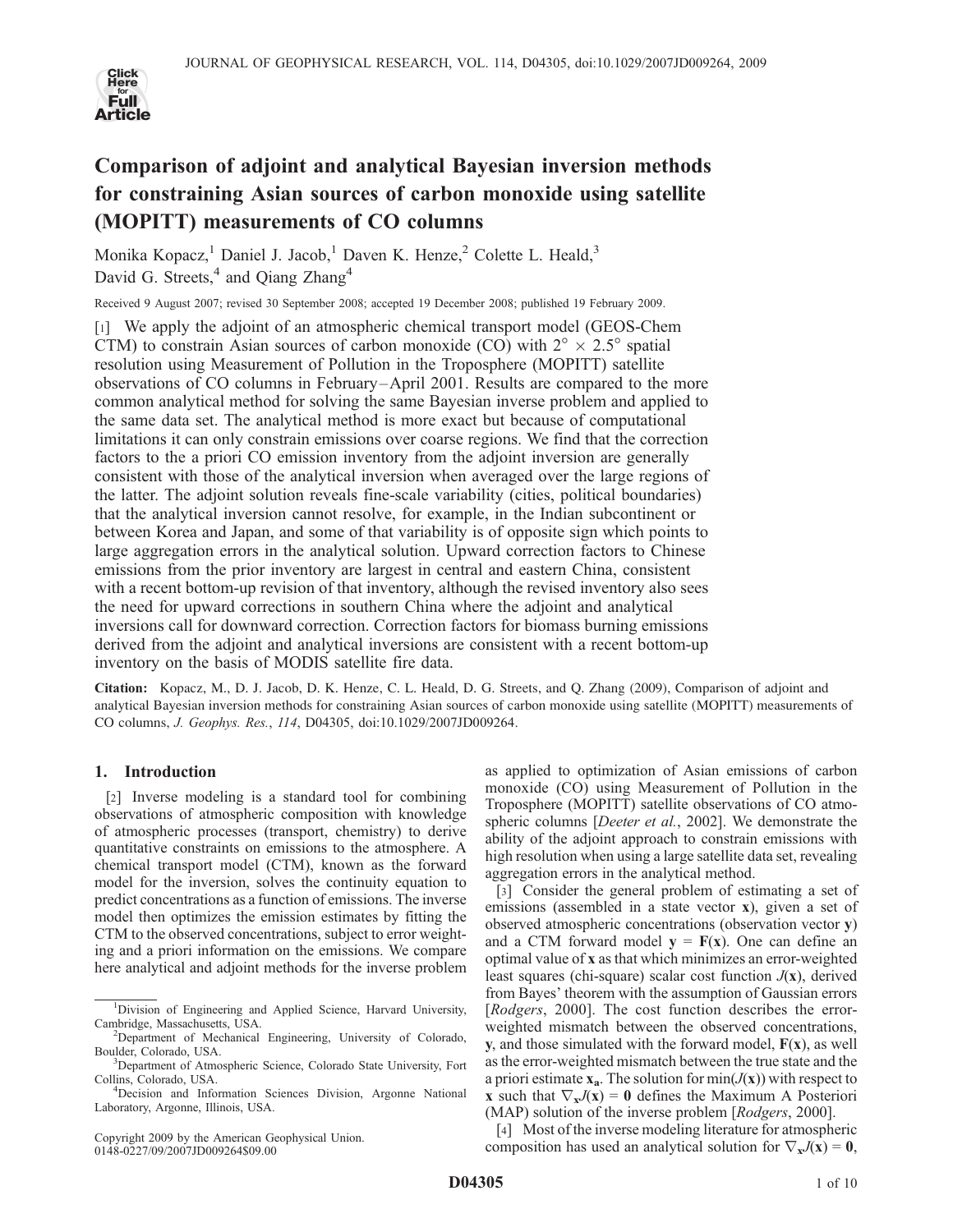and we refer to this here as the ''analytical method.'' It has been applied extensively for example for inverse modeling of  $CO<sub>2</sub>$  surface fluxes and CO emissions using observations from surface sites [Bousquet et al., 1999; Bergamaschi et al., 2000; Kasibhatla et al., 2002; Pétron et al., 2002] and aircraft [Palmer et al., 2003; Palmer et al., 2006]. Computing this analytical solution involves construction of the CTM Jacobian matrix  $(K = \partial y/\partial x)$  and subsequent multiplication and inversion of matrices with dimensions of  $dim(x)$  and  $dim(y)$ . This limits the practical size of x, i.e., the number of emission regions that can be optimized (limitations in the size of y can be overcome by partitioning the observations into independent packets assimilated by the inversion, i.e., ''sequential updating" [Rodgers, 2000]). However, a large state vector x is desirable in applying the inverse method to satellite observations, where one would like to exploit the richness of the data to constrain emissions with high spatial and temporal resolution, limited only by the resolution of the CTM used as the forward model.

[5] An alternative to the analytical method is to seek a numerical solution to  $\nabla_{\mathbf{x}}J(\mathbf{x}) = \mathbf{0}$  by using the CTM adjoint to efficiently compute  $\nabla_{\mathbf{x}}J(\mathbf{x})$  from successive estimates of **x** starting with the a priori, and applying an iterative optimization algorithm to converge to the solution. We refer to this here as the ''adjoint method.'' Pioneering studies applying the adjoint method to optimize emissions include the work of Elbern et al. [1997], Eibern and Schmidt [1999], and Kaminski et al. [1999]. Recent studies have applied the method to constrain aerosol emissions [Hakami et al., 2005; Dubovik et al., 2008], global CO and  $NO_x$  emissions using surface measurements of CO from the NOAA/CMDL network and  $NO<sub>2</sub>$  columns from the GOME satellite instrument [Müller and Stavrakou, 2005], global CO emissions using MOPITT columns [Stavrakou and Müller, 2006], and East Asian CO sources using measurements from ground stations [Yumimoto and Uno, 2006].

[6] Inversion of CO sources is an attractive application of the adjoint method because of the availability of dense and high-quality satellite observations. The MOPITT instrument is a nadir viewing pressure modulator radiometer that measures broadband infrared radiation in thermal emission, from which CO column and profile concentrations are retrieved. It was launched onboard NASA's EOS Terra in 1999 in a sunsynchronous polar orbit [Deeter et al., 2002], provides measurements with  $1-2$  pieces of information in the vertical and global coverage every 3 days. CO is emitted by incomplete combustion and is also produced in the atmosphere by oxidation of volatile organic compounds (VOCs). Its sink is oxidation by OH with a lifetime of about two months. Several recent inverse studies have used MOPITT CO data to constrain CO sources [Arellano et al., 2004; Heald et al., 2004; Pétron et al., 2004; Arellano et al., 2006; Stavrakou and Müller, 2006; Arellano et al., 2007]. All, except Stavrakou and Müller [2006], used the analytical method. Arellano et al. [2006] constrained a state vector of emissions including over 100 elements, much larger than previous studies, but still not commensurate to the density of data provided by MOPITT.

[7] Stavrakou and Müller [2006] applied an adjoint method to 2000– 2001 MOPITT CO columns to constrain global CO sources, and compared ''large region'' and ''grid-based'' approaches to the inversion. This corresponded to CO source inversion at low (18 regions) versus high ( $5^{\circ} \times 5^{\circ}$ ) resolution, in both cases using an adjoint of the IMAGES CTM driven by monthly mean wind fields. They found that the grid-based inversion yielded better agreement with the observed CO columns and allowed for greater exploitation of the data. Here we also constrain CO sources at the native resolution of our CTM ( $2^{\circ} \times 2.5^{\circ}$ ), but rather than assess the impact of the resolution alone, we compare the adjoint to the analytical inversion method. Adjoint and analytical methods yield theoretically the same MAP solution but practically we may expect differences from the numerical approximation involved in the adjoint method. In addition, the analytical method provides exact covariance information on the solution which the adjoint method does not.

[8] We focus our analysis on Asian CO sources using MOPITT observations for the March –April 2001 period of the NASA/TRACE-P aircraft mission over the NW Pacific. This mission focused on characterizing the chemical outflow from the Asian continent and provided validation data for MOPITT [Jacob et al., 2003]. Palmer et al. [2003] and Wang et al. [2004] previously used the TRACE-P aircraft observations to invert for Asian CO sources, using as a priori a detailed Asian emissions inventory for 2000 [Streets et al., 2003]. Heald et al. [2004] compared the information content from the TRACE-P aircraft and MOPITT satellite observations as constraints on Asian CO sources and concluded that the satellite observations were far richer. All these studies used the analytical method for the inversion. Additional studies for the TRACE-P period used simpler methods to constrain Asian CO sources from the aircraft and MOPITT observations [Carmichael et al., 2003; Allen et al., 2004], all with consistent results. March –April 2001 thus represents a well-studied period for Asian CO sources, and the study of Heald et al. [2004] is of particular value to us as a reference for the analytical solution to the inverse problem.

### 2. Analytical Versus Adjoint Solutions to the Inverse Problem

[9] We address the inverse problem of determining emissions x given observed atmospheric concentrations y and a CTM forward model:

$$
\mathbf{y} = \mathbf{F}(\mathbf{x}) + \boldsymbol{\varepsilon} \tag{1}
$$

where  $\varepsilon$  is the "observation error" including contributions from the measurements and from imperfection in the forward model (e.g., transport error). We apply an a priori constraint  $x_a$  on the emissions subject to error  $\varepsilon_a$ . Application of Bayes' theorem with assumption of Gaussian errors leads to a MAP solution for x given y as the minimum of the cost function J(x) [Rodgers, 2000]:

$$
J(\mathbf{x}) = (\mathbf{F}(\mathbf{x}) - \mathbf{y})^{\mathrm{T}} \mathbf{S}_{\Sigma}^{-1} (\mathbf{F}(\mathbf{x}) - \mathbf{y}) + \gamma (\mathbf{x} - \mathbf{x}_a)^{\mathrm{T}} \mathbf{S}_a^{-1} (\mathbf{x} - \mathbf{x}_a)
$$
\n(2)

Here  $S_{\Sigma}$  and  $S_{a}$  are the observational and a priori error covariance matrices representing the error statistics of  $\varepsilon$  and  $\epsilon_{a}$ , respectively. The regularization parameter  $\gamma$  controls the relative constraints applied by the observational and a priori parts of the cost function [Hakami et al., 2005; Müller and Stavrakou, 2005; Yumimoto and Uno, 2006; Henze et al., 2007]. Bayes' theorem would have  $\gamma = 1$ , but this assumes that  $S_{\Sigma}$  and  $S_{a}$  are adequately characterized, which is difficult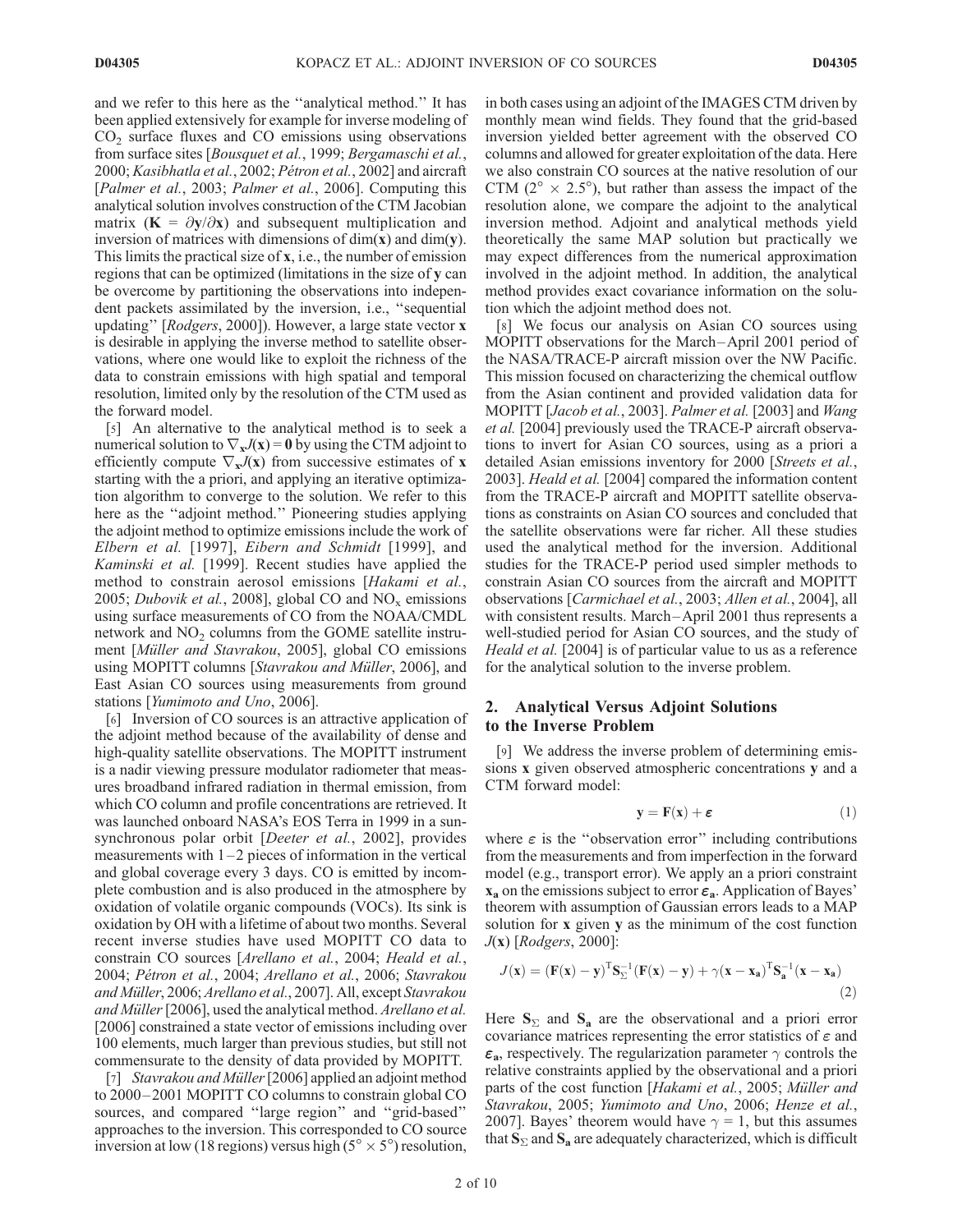

Figure 1. Mean atmospheric CO columns over eastern Asia and downwind for the TRACE-P period (21 February to 10 April 2001). (top) MOPITT satellite observations and GEOS-Chem model values using (middle) a priori and (bottom) a posteriori CO sources (Table 1). The GEOS-Chem values are smoothed with the local MOPITT averaging kernels.

to achieve in practice. To our knowledge, all inverse studies in the literature employing the analytical method have used  $\gamma = 1$ , and since in those studies dim(x)  $\ll$  dim(y) there is little influence of the a priori on the solution. Studies using the adjoint method have determined  $\gamma$  by analyzing its influence on the minimum of  $J(x)$  [Hakami et al., 2005; Yumimoto and Uno, 2006; Henze et al., 2007].

[10] Minimization of  $J(x)$  is the objective of both the analytical and adjoint methods; this corresponds to solving

$$
\nabla_{\mathbf{x}} J(\mathbf{x}) = 2(\nabla_{\mathbf{x}} \mathbf{F})^{\mathrm{T}} \mathbf{S}_{\Sigma}^{-1} (\mathbf{F}(\mathbf{x}) - \mathbf{y}) + 2\gamma \mathbf{S}_{a}^{-1}(\mathbf{x} - \mathbf{x}_{a}) = 0 \quad (3)
$$

where  $\nabla_{\bf x}F$  is the Jacobian matrix of the forward model. Analytical solution to the Bayesian optimization problem as described by (3) yields the following expression for the MAP estimate  $\hat{x}$  and its error covariance matrix S [Rodgers, 2000]:

$$
\hat{\mathbf{x}} = \mathbf{x}_a + ((\nabla_{\mathbf{x}} \mathbf{F})^T \mathbf{S}_{\Sigma}^{-1} \nabla_{\mathbf{x}} \mathbf{F} + \gamma \mathbf{S}_a^{-1})^{-1} (\nabla_{\mathbf{x}} \mathbf{F})^T \mathbf{S}_{\Sigma}^{-1} (\mathbf{y} - \mathbf{F}(\mathbf{x}_a)) \quad (4)
$$

$$
\hat{\mathbf{S}}^{-1} = (\nabla_{\mathbf{x}} \mathbf{F})^{\mathrm{T}} \mathbf{S}_{\Sigma}^{-1} \nabla_{\mathbf{x}} \mathbf{F} + \gamma \mathbf{S}_{\mathbf{a}}^{-1} \tag{5}
$$

[11] Computation of  $\hat{x}$  and  $\hat{S}$  from (4) and (5) requires explicit construction of the Jacobian matrix and multiplication and inversion of matrices of dimensions  $dim(x)$  and dim(y). Nonlinear forward models may require multiple iterations involving recalculation of the Jacobian at each iteration. Observation subsets are often sufficiently uncorrelated to be ingested sequentially in the inversion, thus reducing the y dimension of the matrices. However, this sequential updating [Rodgers, 2000] cannot be used to reduce the x dimension.

[12] The adjoint method overcomes this obstacle through numerical solution to  $\nabla_{\mathbf{x}}J(\mathbf{x}) = \mathbf{0}$ . The adjoint of the forward model,  $(\nabla_{\mathbf{x}}\mathbf{F})^{\text{T}}$ , is the transpose of its Jacobian matrix. In equation (3), the adjoint is applied to the vector of errorweighted differences  $2S_{\Sigma}^{-1}(F(x) - y)$  between observations and the forward model. This enables rapid computation of  $\nabla_{\mathbf{x}}J(\mathbf{x})$  and avoids explicit construction of the Jacobian  $\nabla_{\mathbf{x}}\mathbf{F}$ [Giering and Kaminski, 1998; Kaminski et al., 1999], which is a major disadvantage of the analytical method. Application of the adjoint method to observations over a forward time period  $[t_o, t_f]$  begins by computing  $(2 S_{\Sigma}^{-1} (F(x_a) - y))$ from the observations at time  $t_f$ , using the a priori  $x_a$  as initial guess, and then applying the adjoint model back in time over  $[t_f, t_o]$ , assimilating additional observations along the way. Computational cost is mainly determined by the length of the simulation time period  $[t_f, t_o]$ , i.e., by the time horizon over which the state vector is to be optimized. The resulting value of  $\nabla_{\mathbf{x}}J(\mathbf{x}_a)$  is used with an optimization algorithm to obtain an improved estimate  $x_1$  of  $x$ . We then rerun the forward model with this improved estimate to obtain concentrations  $F(x_1)$  for use in the subsequent adjoint run, calculate  $\nabla_{\mathbf{x}}J(\mathbf{x}_1)$ , and iterate.

[13] Unlike the analytical method, the adjoint method does not systematically provide an a posteriori error covariance matrix  $\hat{S}$  by equation (5) since the Jacobian matrix is not calculated. Some optimization algorithms compute an approximation of the error covariance as part of the inversion [Müller and Stavrakou, 2005; Baker et al., 2006]. We do not do so here, as the assumption of unbiased Gaussian observational errors produces Bayesian a posteriori errors that tend to be unrealistically small in any case. Past inverse modeling studies using the analytical method have pointed out that a better estimate of inverse model error can be obtained with an ensemble of calculations varying forward model parameters and error covariance specifications over their expected ranges of uncertainty [Peylin et al., 2002; Heald et al., 2004].

#### 3. MOPITT Observations and a Priori Sources

[14] We use here the same MOPITT observations, forward model (GEOS-Chem CTM), a priori emissions, and error covariance matrices as in the inverse analysis of Heald et al. [2004]. The MOPITT data are daytime CO columns (1030 local time overpass) during the TRACE-P period (21 February to 10 April 2001) over the Asian domain ( $10^{\circ}S - 55^{\circ}N$ ,  $50^{\circ}E - 180^{\circ}E$ ), and averaged over the  $2^{\circ} \times$ 2.5° GEOS-Chem grid. This amounts to 21,569 observations (Figure 1). The ''best case'' MAP solution reported by Heald et al. [2004] used a slightly narrower latitudinal domain  $(0^{\circ}-55^{\circ}N)$  and included chi-square filtering of outliers, reducing the total number of observations to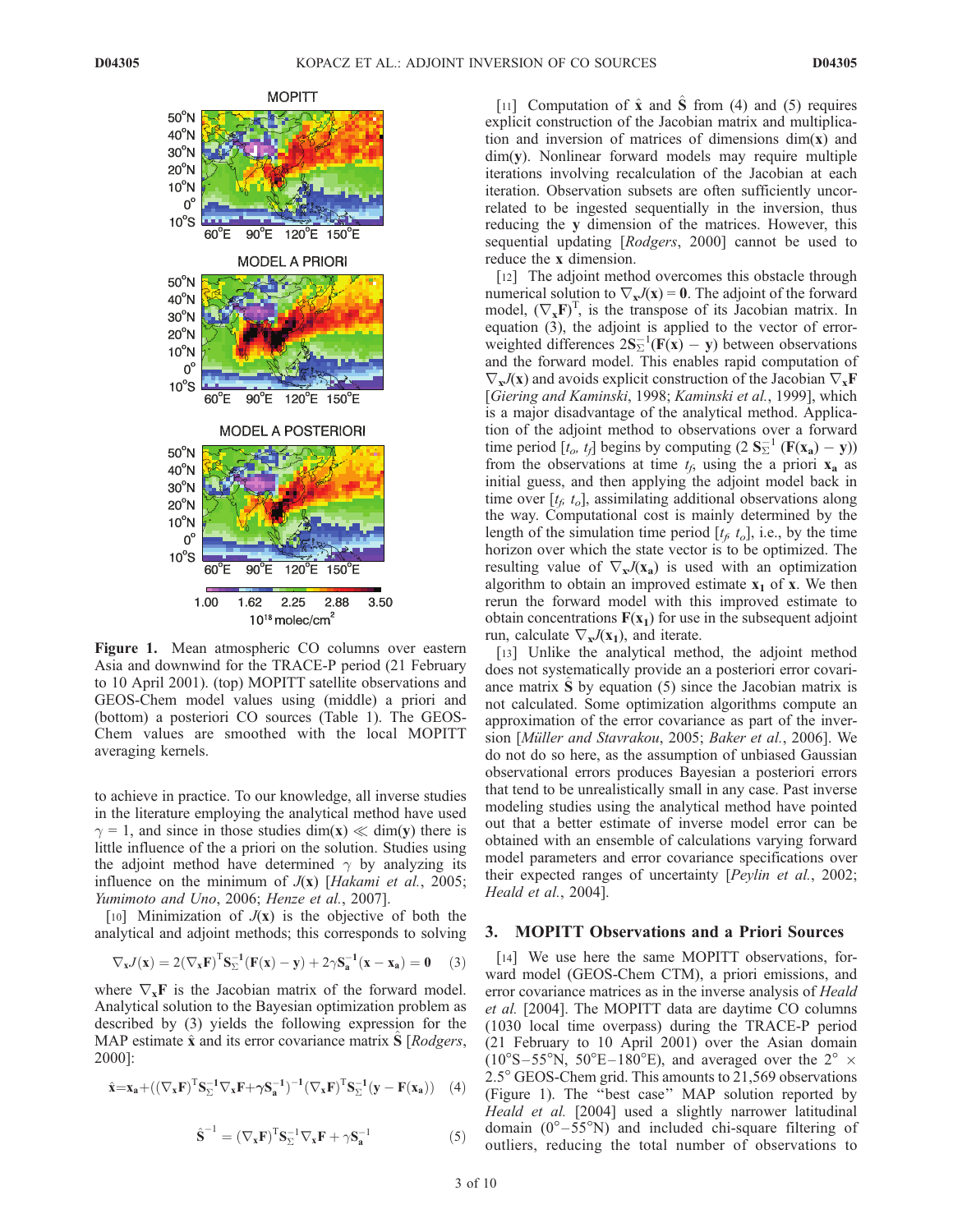Table 1. Optimization of CO Sources by Analytical and Adjoint Inverse Methods<sup>a</sup>

|                               | Source $(Tg a^{-1})$ |                          | A Posteriori to A Priori Source Ratio |                                |            |            |           |                                   |                         |
|-------------------------------|----------------------|--------------------------|---------------------------------------|--------------------------------|------------|------------|-----------|-----------------------------------|-------------------------|
|                               |                      |                          | Analytical Inversion                  |                                |            |            |           |                                   | A Posteriori            |
| Source Region <sup>b</sup>    | A Priori             | Streets et al.<br>[2006] | <b>Best</b><br>Estimate <sup>c</sup>  | Ensemble<br>Range <sup>d</sup> | Case $1^e$ | Case $2^1$ | Case $3g$ | Adjoint<br>Inversion <sup>h</sup> | Source<br>$(Tg a^{-1})$ |
| Japan                         | 7.7                  |                          | 2.67                                  | $(0.47 - 1.83)$                | 1.69       | 1.87       | 1.88      | 1.11                              | 8.5                     |
| Korea                         | 6.3                  |                          | 2.67                                  | $(0.47 - 1.83)$                | 1.69       | 1.87       | 1.88      | 0.94                              | 5.9                     |
| N. China                      | 9.6                  | 10.1                     | 0.32                                  | $(0.47 - 1.83)$                | 0.87       | 0.72       | 0.76      | 1.13                              | 10.8                    |
| C. China                      | 52.9                 | 66.9                     | 1.48                                  | $(1.29 - 1.75)$                | 1.56       | 1.59       | 1.83      | 1.34                              | 70.9                    |
| W. China                      | 33.0                 | 34.1                     | 2.12                                  | $(1.29 - 1.75)$                | 2.30       | 2.13       | 2.38      | 1.10                              | 36.3                    |
| S. China                      | 25.0                 | 41.8                     | 0.87                                  | $(0.63 - 1.37)$                | 0.42       | 0.50       | 0.31      | 0.94                              | 23.5                    |
| SE Asia                       | 69.2                 |                          | 0.61                                  | $(0.37 - 0.90)$                | 0.64       | 0.68       | 0.63      | 0.78                              | 54.0                    |
| Philippines                   | 5.6                  |                          | 0.48                                  | $(0.48 - 1.11)$                | 0.62       | 0.87       | 0.89      | 0.90                              | 5.0                     |
| Indonesia                     | 55.6                 |                          | 1.41                                  | $(1.01 - 1.14)$                | 1.44       | 0.94       | 0.96      | 0.97                              | 54.0                    |
| India                         | 89.9                 |                          | 0.51                                  | $(1.01 - 1.14)$                | 0.56       | 0.61       | 0.50      | 0.37                              | 33.3                    |
| Europe                        | 145                  |                          | 0.73                                  | $(1.01 - 1.14)$                | 0.77       | 0.80       | 0.75      | 1.07                              | 155                     |
| Rest of world                 | 596                  |                          | 1.15                                  | $(1.01 - 1.14)$                | 1.15       | 1.14       | 1.16      | 1.16                              | 691                     |
| Methane and biogenic NMVOCs   | 1205                 |                          | 1.15                                  | $(1.01 - 1.14)$                | 1.15       | 1.14       | 1.16      | 0.99                              | 1193                    |
| Number of MOPITT observations |                      |                          | 18,295                                | 18,295                         | 18,295     | 20,542     | 21,569    | 21,569                            |                         |

<sup>a</sup>Sources for the TRACE-P period (February–April 2001), converted to equivalent Tg  $a^{-1}$  assuming no seasonal variation in fuel sources and a seasonal variation in biomass burning as described by *Duncan et al.* [2003]. The regional sources include direct emissions from fossil fuel, biofuel, and biomass burning, as well as chemical production from anthropogenic nonmethane volatile organic compounds (NMVOCs) coemitted with CO [Duncan et al., 2006]. <sup>b</sup>

<sup>b</sup>Source regions are those of Heald et al. [2004] and follow the same numbering as in that paper. See Figure 3a for region boundaries. Japan and Korea were treated as one single source region in the Heald et al. [2004] analytical inversion, and so were the sources from oxidation of methane, biogenic NMVOCs, and emissions outside Eurasia (rest of world).

<sup>c</sup>Best case inverse solution from *Heald et al.* [2004] constraining an 11-element state vector using the analytical method. Relative to this best case from Heald et al. [2004], our adjoint solution presented here assumes uncorrelated observational error (no off-diagonal terms in the observational covariance matrix), uses an extended latitudinal domain (10°S–55°N versus 0°–55°N), and does not remove outliers in the MOPITT data ( $\chi^2$  filter). The effects of these successive modifications on the *Heald et al.* [2004] analytical inversion are shown in the Table as Cases  $1-3$ .

<sup>1</sup>Range of source constraints obtained by *Heald et al.* [2004] in an ensemble of inversions with varying inversion parameters, corresponds to *Heald et al.* [2004, Figure 10].

No observational error covariance.

f No observational error covariance, extended domain.

 ${}^{\text{g}}$ No observational error covariance, extended domain, no  $\chi^2$  filter. These conditions reproduce exactly those used in the adjoint inversion (results in the next column).

<sup>h</sup>The adjoint inversion optimizes the CO source on the  $2^{\circ} \times 2.5^{\circ}$  grid of the GEOS-Chem CTM, and the solution is averaged here over the 11 regions of the analytical inversion for purpose of comparison. See Figure 5 for the fine structure of the adjoint solution.

18,295 (Table 1). For the purposes of our comparison we repeated the *Heald et al.* [2004] analytical solution for our extended data set with no data filters (see Table 1), and results will be discussed in section 5. Although we do not correct MOPITT observations by the known 6% high bias [*Emmons et al., 2007*], *Heald et al.* [2004] showed that the effect of the correction on the a posteriori solution was minimal. The observation error covariance matrix  $S_{\Sigma}$  for use in the inversion is dominated by the forward model error with a spatial covariance structure found by Heald et al. [2004] to decay over a second-order autoregressive length scale of 150 km. Since this length scale is less than our grid resolution we treat  $S_{\Sigma}$  as diagonal. Observational errors are derived with the relative residual error (RRE) method of Palmer et al.  $[2003]$  and are in the range  $5-26\%$ , as shown by Heald et al. [2004, Figure 4].

[15] Our a priori CO sources, following Heald et al. [2004], include monthly Asian anthropogenic emissions (fossil fuel and biofuel combustion) from Streets et al. [2003] and daily biomass burning emissions from Heald et al. [2003b], based on the climatology of Duncan et al. [2003]. Following *Duncan et al.* [2006], we augment these emissions by 19% (anthropogenic) and 16% (biomass burning) to account for rapid oxidation to CO of coemitted nonmethane volatile organic compounds (NMVOCs). Figure 2 shows the a priori emissions for our simulation period (1 February to 10 April 2001), featuring maxima in the biomass burning regions of India and southeastern Asia

as well as high values from fuel use in eastern China. Also following *Heald et al.* [2004], we include in the state vector a separate chemical source of CO lumping production from methane and from biogenic NMVOCs including isoprene,

#### Total emissions during TRACE-P



Figure 2. A priori CO source from fossil fuel, biofuel, and biomass burning during the TRACE-P period (1 February to 10 April 2001). The sources are in units of kilograms per  $2^{\circ} \times 2.5^{\circ}$  grid square.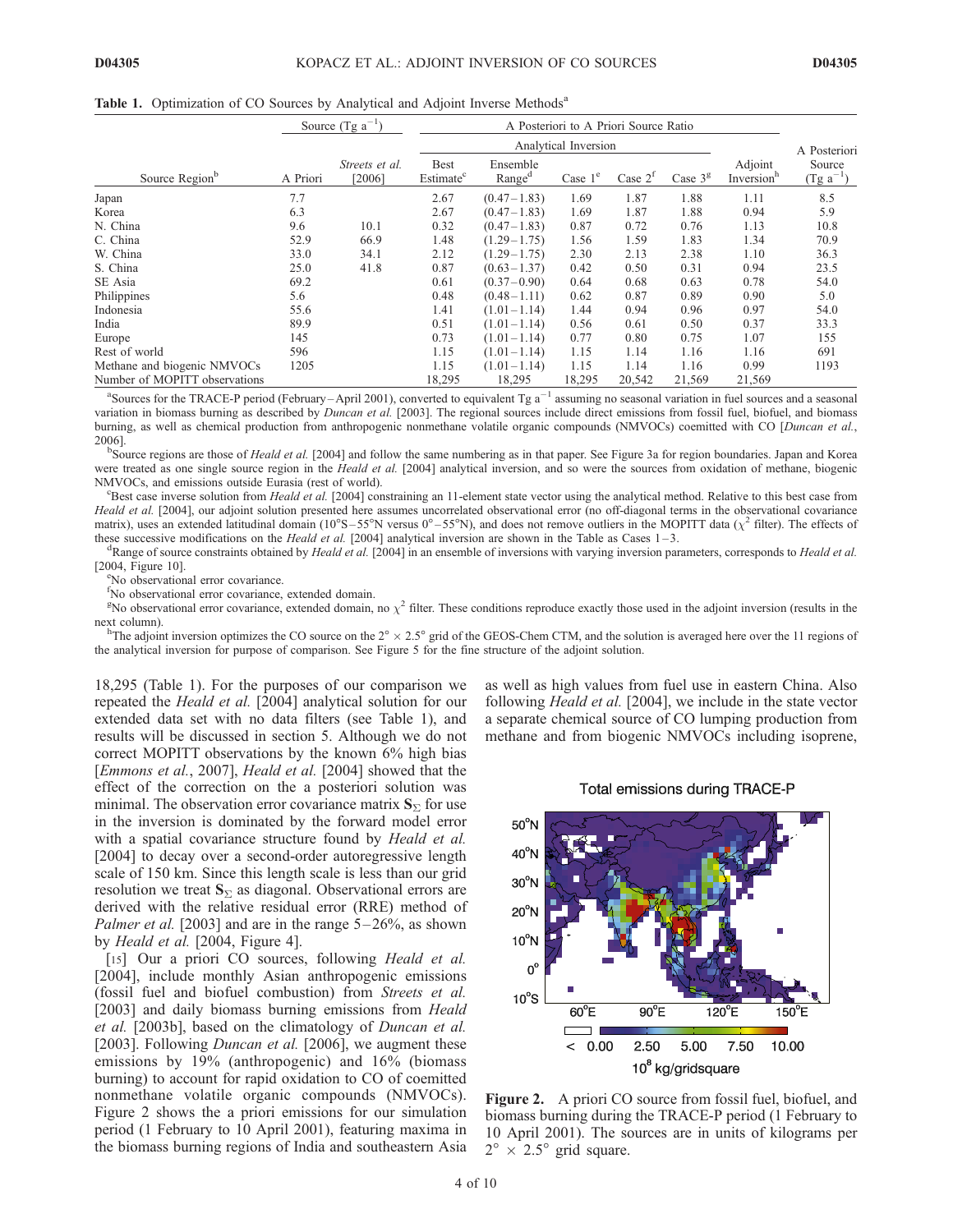monoterpenes, acetone, and methanol. This chemical source is as described by Duncan et al. [2006].

[16] Following *Heald et al.* [2004], errors on the a priori fuel CO sources are taken from Streets et al. [2003] and capped at 100%. Errors on the biomass burning sources are assumed to be 50%, and these two errors are added in quadrature and again capped at 100% to obtain the regional source error, which ranges from 17% in Japan to 100% in southeastern Asia, India, Philippines, and Indonesia. We assume errors to be spatially uncorrelated so that  $S_a$  is diagonal.

#### 4. GEOS-Chem Forward Model and Its Adjoint

[17] The GEOS-Chem CTM used as forward model in the inversion is driven here by assimilated meteorological data from the Goddard Earth Observing System (GEOS-3) of the NASA Global Modeling and Assimilation Office (GMAO). We use a linear CO simulation (GEOS-Chem version 6-02-05; http://www-as.harvard.edu/chemistry/trop/geos) with stored monthly mean OH concentration fields from a previous  $O_3$ -NO<sub>x</sub>-NMVOC simulation [*Fiore et al.*, 2003]. Our global annual mean pressure-weighted OH concentration below 200 hPa is  $1.00 \times 10^6$  cm<sup>-3</sup>. The resolution is  $2^{\circ} \times 2.5^{\circ}$  in the horizontal, with 30 vertical levels and 15 min transport time steps. We apply local MOPITT averaging kernels [*Deeter et al.*, 2002] to the GEOS-Chem vertical profiles of CO and obtain column values for comparison to MOPITT (Figure 1). The MOPITT averaging kernels have greatest sensitivity in the middle troposphere. Our linear CO simulation is the same as that used in previous applications of GEOS-Chem to interpret CO observations from the TRACE-P period [Heald et al., 2003a; Jones et al., 2003; Palmer et al., 2003; Heald et al., 2004; Wang et al., 2004].

[18] Our forward and adjoint model simulations cover the February –April 2001 period, starting from observed fields on 1 February. This initialization is done by spinning up GEOS-Chem from January 2000 to February 2001 and then adjusting the 1 February 2001, model CO concentrations by the ratio of mean model CO columns in each  $2^{\circ}$  zonal band to the corresponding MOPITT observations on that day. The adjustment factors range from  $+20\%$  in the tropics to  $+4-8\%$ at northern midlatitudes and  $-2\%$  in the Arctic. Such an adjustment was not done in the work by *Heald et al.* [2004], where instead the inversion optimized for year-round emissions assuming known temporal variability. This would cause some difference with our results if the correction factors for the emissions after 1 February are different from those before, although there is no particular reason why that should be so. The 1 February adjustment in our work also corrects the latitudinal background so that our observational error derived from the RRE method is slightly lower (by up to 3%) than in the work by Heald et al. [2004]. We did not implement MOPITT scaling and 1 February start date in order to preserve as much of the analytical inversion setup as possible.

[19] The construction and theoretical validation of the GEOS-Chem adjoint is presented by Henze et al. [2007] in the context of an aerosol source inversion. The adjoint code was derived from the forward code using a (discrete) adjoint of algorithms approach [Giering and Kaminski, 1998]. The exception was the adjoint of the advection operator, for which the continuous approach was adopted, wherein the adjoint model equations are solved using the same Lin and Rood [1996] advection scheme as in the forward model but with reverse winds. Although the advective component of the adjoint leads to sensitivities (gradients) that differ from forward model sensitivities, these discrepancies are not inaccuracies in either discrete or continuous approach, as has been discussed extensively in previous work [e.g., Sirkes and Tziperman, 1997; Thuburn and Haine, 2001; Vukicevic et al., 2001; Hakami et al., 2007; Henze et al., 2007]. In fact, a continuous approach to an adjoint of advective component has been shown to successfully constrain even a point source [Davoine and Bocquet, 2007]. We added here self-adjoint modules for CO emissions and chemical loss (these operator matrices are diagonal and thus are not modified by transposition), as well as the adjoint (transpose) of the MOPITT averaging kernel matrices. The cost function gradient computed by the adjoint model is used with a bounded quasi-Newtonian limitedmemory BFGS optimization [Liu and Nocedal, 1989] to obtain the MAP solution for CO sources. In addition to testing of the adjoint model conducted and previously reported by Henze et al. [2007], we performed a series of Observation System Simulation Experiments (OSSEs), wherein we ascertained the ability of the optimization system to successfully constrain CO sources given a varied density of data.

#### 5. Implementation of the Adjoint Method

[20] Our adjoint solution optimizes the combustion sources of CO (treated as surface fluxes) at the global  $2^{\circ} \times 2.5^{\circ}$ horizontal resolution of the forward model. The state vector consists of time-invariant correction factors with a zero lower bound imposed by the optimization algorithm, applied to the a priori inventory for the model grid squares where these emissions are nonzero (3013 out of 13,104 surface grid squares). Temporal variability of emissions is assumed to be adequately constrained by the a priori emission inventories of Streets et al. [2003] and Heald et al. [2003b] (monthly for fuel, daily for biomass burning) and so is not optimized here. We add a correction factor to optimize the background source from oxidation of methane and biogenic NMVOCs, so that the state vector has 3014 elements. The inversion is conducted for the TRACE-P period (1 February to 10 April or 69 days).

[21] We initialized the GEOS-Chem CO field on 1 February with MOPITT observations as described in section 4. As a result, the sensitivity of the cost function to emissions before 1 February is negligibly small; the norm of the corresponding cost function gradient (0.01) is much smaller than the norms of the a priori (7.20) and a posteriori (0.35) cost function gradients. We determined an optimal value  $\gamma$  = 0.01 for the regularization parameter as that which yields the lowest a posteriori value of the cost function (Figure 3), however all values of  $\gamma$  that are smaller than 1 yield an a posteriori cost function within 1%, essentially eliminating the influence of a priori constraint. When  $\gamma > 1$ , influence of the a priori limits the optimization of the solution. A likely reason for our need to reduce the weight of the a priori information through  $\gamma$  is that we did not account for spatial correlation of a priori sources, whereas, in fact, CO source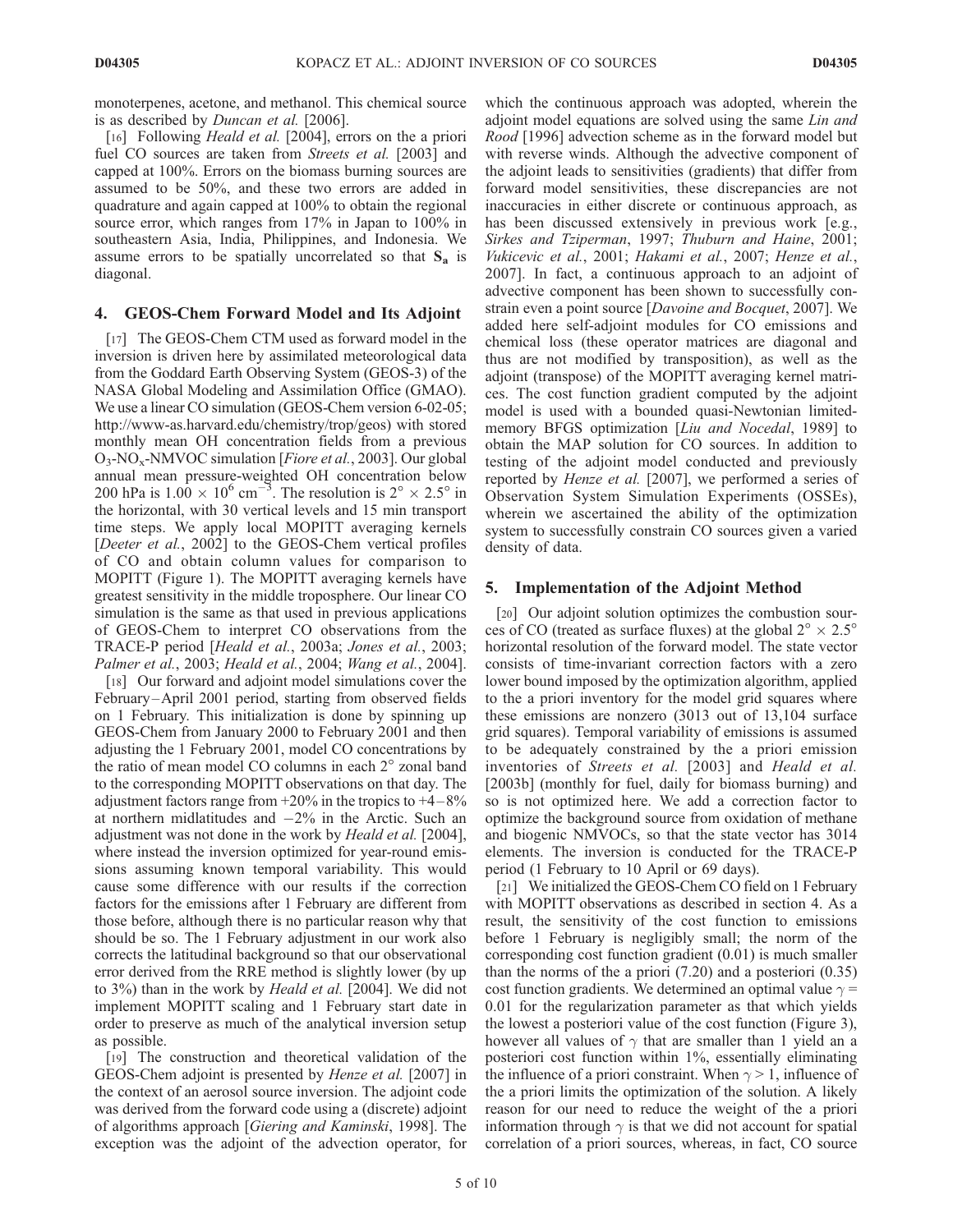

**Figure 3.** A posteriori cost function  $J(x)$  as a function of the regularization parameter  $\gamma$  (equation (2)). The top dotted line is the a priori cost function value, and the bottom dashed line gives the number of MOPITT observations (21,569).

errors within a given geopolitical region are expected to be correlated [Stavrakou and Müller, 2006].

[22] With  $\gamma = 0.01$ , the a posteriori cost function is 22,575 (starting from an a priori value of 29,191). This is comparable to the number of observations used in the inversion (21,569). Figure 4 shows the evolution of the cost function as a function of the iteration number in the inversion. The analytical method using the same data set as the adjoint method has a higher a priori cost function (37,686, see case 3 of Table 1), reflecting the GEOS-Chem initialization in the adjoint method with MOPITT observations on 1 February. The a posteriori cost function from the analytical method (28,762) is higher than from the adjoint method, indicating that the adjoint method provides a better fit to the observations. The a priori source constraint does not contribute significantly to the a posteriori cost function in either the adjoint or the analytical solution.

## 6. Comparison of Adjoint and Analytical Solutions

[23] Figure 5 shows the a posteriori emission correction factors for the adjoint and analytical solutions. The correction factors for the adjoint solution range from the lower



**Figure 4.** Cost function  $J(\mathbf{x}_n)$  for the adjoint solution as a function of iteration number.

bound of zero (a few grid squares in biomass burning dominated regions in India), to 2.85 (northern China). Average model bias relative to the MOPITT observations decreases from a mean of +2.9% with a priori emissions to  $-2.0\%$  with a posteriori emissions; however, on a regional scale, the a posteriori model bias is negligible in India, southeastern Asia and southern China, indicating vast improvement. The global source from oxidation of methane and biogenic NMVOCs decreases by only 1%, which provides some confidence in the model concentrations of OH. This confidence justifies in turn focusing the optimization on CO sources, rather than on the sink from oxidation by OH.

[24] The analytical solution in Figure 5 is for case 3 in Table 1, which has exactly the same setup as the adjoint solution. It departs from the best case analytical solution by Heald et al. [2004] in that it includes only diagonal terms of the observational error covariance, it uses an expanded data



Figure 5. Correction factors to a priori Asian CO sources for February –April 2001 as optimized by (top) the analytical inversion (case 3 of Table 1) and (bottom) the adjoint inversion. Boxes in the top refer to the individual regions (state vector elements) used by Heald et al. [2004], as listed in Table 1. The adjoint correction factors are applied individually to all  $2^{\circ} \times 2.5^{\circ}$  continental grid squares. The color scale saturates at 0.50 and 1.50; correction factors in the adjoint solution range from a lower limit of zero (a few grid squares in biomass burning dominated regions in India), to 2.85 (northern China). The analytical solution is as indicated in Table 1.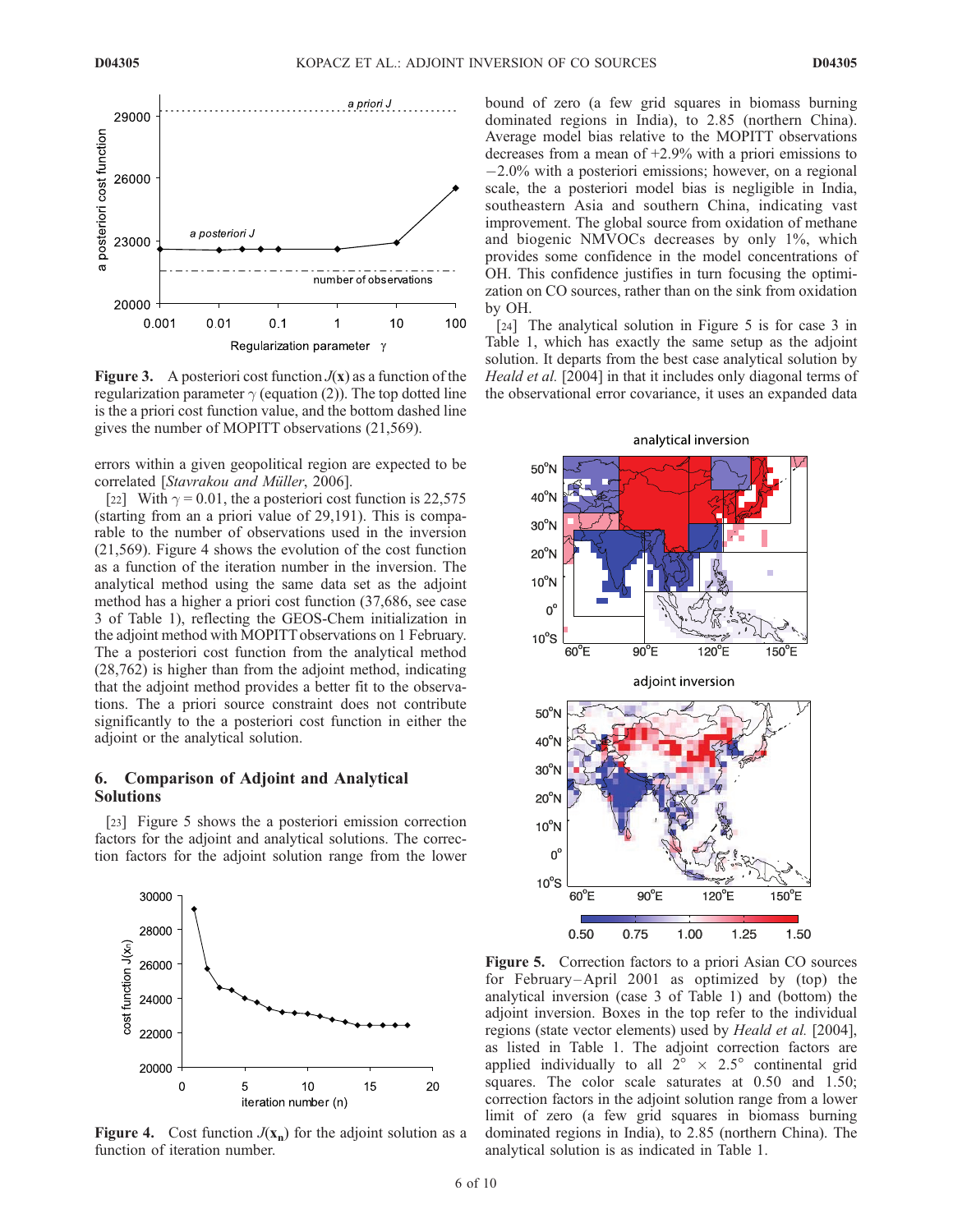

Figure 6. Latitudinal gradient of measured and modeled CO concentrations over TRACE-P domain on a GEOS-Chem  $2^{\circ} \times 2.5^{\circ}$  grid, averaged over  $5^{\circ}$  latitude bins. The model CO was sampled along the TRACE-P flight tracks for the flight days and is shown for the simulations with a priori and a posteriori sources in the  $0-3$  km (solid lines) and  $>3$  km altitude range (dotted lines).

domain, and it does not filter outliers. The effects of these successive changes in the analytical solution relative to the Heald et al.  $[2004]$  best case are shown as cases  $1-3$  in Table 1. Also shown in Table 1 are the ranges of results from the ensemble of analytical solutions presented by Heald et al. [2004] with varying choices of inversion parameters and MOPITT data processing, representing estimated uncertainty ranges in the inverse analysis. The correction factors obtained from our adjoint solution generally fall well within these ranges but tend to be smaller than for the analytical solution. Error in the adjoint solution would need to be estimated with a similar ensemble approach as in the work by Heald et al. [2004], and is likely narrower owing to reduction in the aggregation error.

[25] The fine structure of the adjoint solution is discussed in section 7. Here we compare the adjoint solution averaged over the nine Asian regions of *Heald et al.* [2004] to the corresponding analytical solution for case 3 matching the setup of the adjoint inversion. The analytical solution (case 3 in Table 1) finds large underestimates of emissions in fossil fuel dominated central and western China (by 83% and 138% respectively) and an overestimate in regions with mostly biomass burning emissions (37% in southeastern Asia and 50% in India). The adjoint solution also finds an underestimate of fossil fuel emissions in central and western China (by 34 and 10% respectively) and an overestimate of emissions in southeastern Asia and India (by 22% and 63%, respectively).

[26] A large discrepancy between the two solutions is apparent for Korea and Japan. Heald et al. [2004] find an 88% underestimate in Korea-Japan (they were not able to separate constraints on these two regions). The adjoint solution finds only weak corrections with Japan underestimated (11%) but Korea overestimated (6%).

[27] Aircraft observations from the TRACE-P campaign over the NW Pacific in spring 2001 [Jacob et al., 2003] offer an independent evaluation of our adjoint solution. Figure 6 shows the latitudinal gradients of CO concentrations measured by the aircraft in two altitude ranges  $(0-3$  and 3– 12 km) and simulated by the model using a priori and a posteriori sources. The observations are averaged over the model grid squares, and the model is sampled at the location and time of the measurements. Palmer et al. [2003] previously pointed out that the model with a priori sources overestimates the TRACE-P observations in the free troposphere south of  $25^{\circ}$ N (excessive biomass burning emissions in SE Asia) and underestimates observations north of  $30^{\circ}$ N (insufficient Chinese anthropogenic emissions). Our a posteriori solution from the adjoint method affords significant improvement in the simulation of the TRACE-P data, as shown in Figure 6.

## 7. Fine Structure of the Adjoint Solution and Interpretation

[28] The high-resolution adjoint inversion provides source constraints that distinguish individual cities, for example Tokyo and Mumbai in Figure 5. The adjoint inversion takes advantage of MOPITT's ability to detect urban centers [Clerbaux et al., 2008]. It also distinguishes political boundaries as between China, Korea, and Japan, although these are not implemented as a priori constraints. It reveals compensating patterns of underestimate and overestimate within the same previously aggregated region of the analytical solution. This is most manifested in previously aggregated regions of India and Indonesia. In the Indian region from *Heald et al.* [2004], we find an underestimate of emissions in Mumbai, Sri Lanka and northern India, and an overestimate in the rest of India where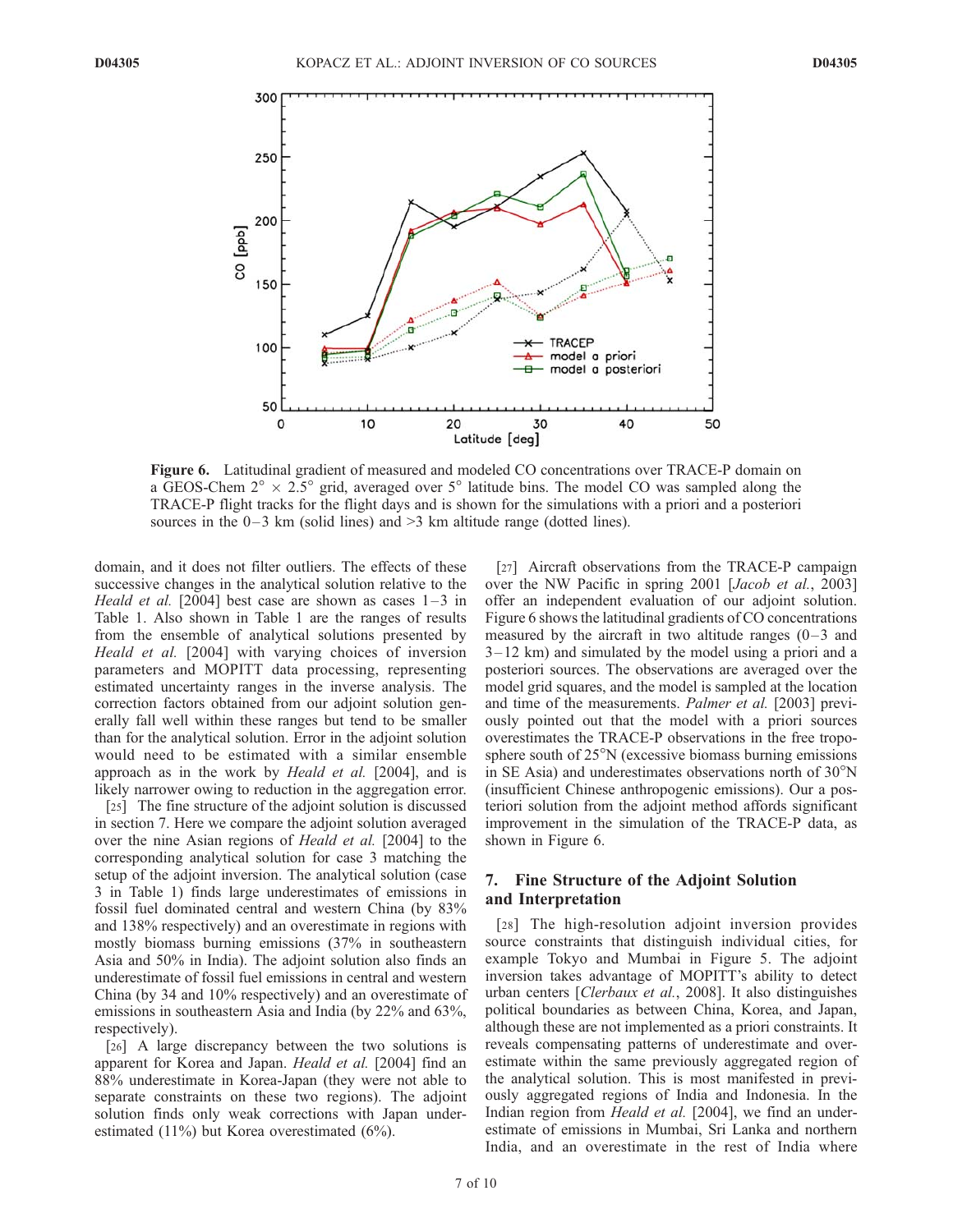

Figure 7. Spatial distribution of the absolute emissions corrections to the *Streets et al.* [2003] CO emission inventory as obtained by the (left) adjoint inversion and by the (right) Streets et al. [2006] revised bottom-up inventory. Results are shown on the GEOS-Chem  $2^{\circ} \times 2.5^{\circ}$  grid for the 1 February to 10 April 2001 period.

biomass burning emissions dominate. In the Indonesia region from Heald et al. [2004], emissions from Singapore and northern Indonesia are underestimated, but this is compensated on the regional scale by an overestimate of mostly biofuel emissions from Java (including Jakarta and other major cities. This points to the danger of aggregating large regions to afford analytical solution to the inverse problem.

[29] Streets et al. [2006] recently revisited their previous Chinese CO emissions inventory for the TRACE-P period [*Streets et al.*, 2003] in light of evidence from inverse analyses of the TRACE-P and MOPITT data that their anthropogenic emission estimates from China (116 Tg CO  $a^{-1}$ ) were too low by 40-55% [Palmer et al., 2003; Heald et al., 2004; Wang et al., 2004]. We find the Chinese CO emissions underestimate to be only 15% (Table 1). The updated Streets *et al.* [2006] inventory for China in 2001 is  $157$  Tg CO  $a^{-1}$ , 36% higher than that of Streets et al. [2003] due to inclusion of previously neglected sources (e.g., power plants, small coke ovens, synthetic ammonia production, unregistered rural vehicles, and coal mine fires), an update with 2001 data on activity rates, and corrections to emission factors (e.g., cement kilns, iron and steel industries, and vehicles).

[30] Figure 7 compares the geographical distribution of the corrections to the *Streets et al.* [2003] inventory from our adjoint inversion and from the revised bottom-up inventory of Streets et al. [2006]. Both show large and consistent upward corrections in central and eastern China. They agree on upward correction in northern China (where the "best estimate" *Heald et al.* [2004] inversion pointed to a downward correction) and in western China. There are however large discrepancies in southern China, where both the adjoint and analytical inversions find the need for downward correction but Streets et al. [2006] only find decreases in the southern edge of the country near the Myanmar border (where emissions are mostly from biomass burning). *Streets et al.* [2006] find large upward corrections in coastal southern China that are not seen in the adjoint inversion.

[31] A recent biomass burning inventory for 2001 by *van* der Werf et al. [2006] using MODIS satellite fire counts finds much smaller CO emissions than the Heald et al. [2003b] inventory for India and southeastern Asia used here as a priori. They find biomass burning CO emissions to be largely absent in India and about 36% below Heald et al. [2003b] in southeastern Asia, which agrees closely with the adjoint solution (Table 1 and Figure 5).

#### 8. Conclusions

[32] We presented a comparison of adjoint and analytical methods for inverting Asian CO sources on the basis of MOPITT satellite observations of CO columns over Asia and the North Pacific during the TRACE-P aircraft campaign (February –April 2001).The adjoint method provides a powerful tool for exploiting high-density observations of atmospheric composition from space to constrain emissions with high resolution. The standard analytical method, requiring construction and operations of the Jacobian matrix of the forward model, is severely limited in terms of the source information that it can resolve. Our motivation was to illustrate the capability of the adjoint method through comparison to the analytical method. Several previous studies had applied the analytical method to invert Asian CO sources on the basis of MOPITT and TRACE-P data for the same period.

[33] We started from the previous analytical inversion by Heald et al. [2004] which used MOPITT CO column observations for the TRACE-P period, and the GEOS-Chem chemical transport model (CTM) as forward model, to constrain CO sources from 9 Asian regions. We used the same MOPITT observations, forward model, a priori source information, and error characterization as Heald et al. [2004], but optimized the Asian CO sources at the  $2^{\circ} \times$  $2.5^\circ$  horizontal grid resolution of the CTM rather than for the 9 coarse regions of Heald et al. [2004]. The resulting a posteriori cost function is lower in the adjoint solution than in the analytical solution, indicating a better fit to the observations.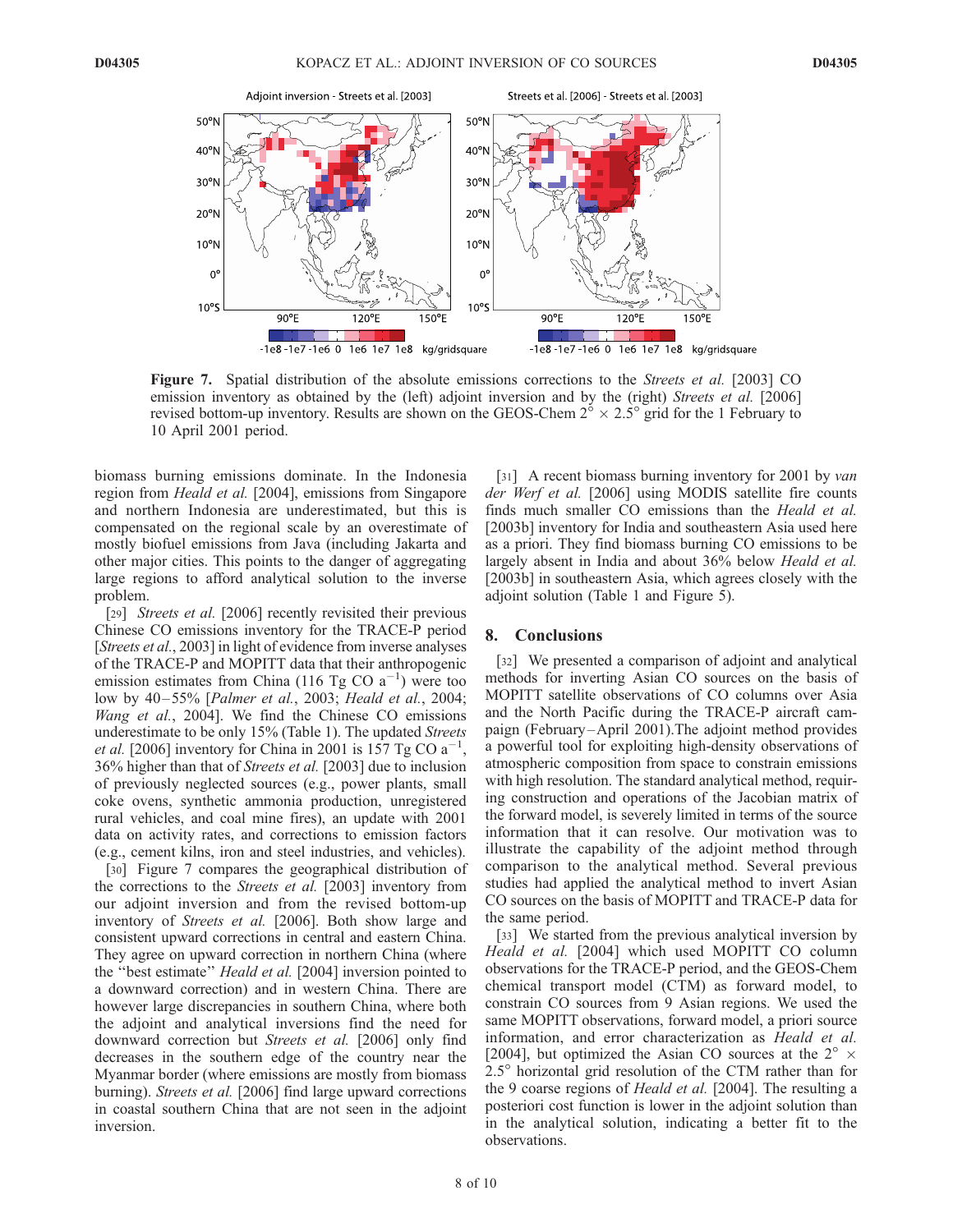[34] We compared the results from the adjoint and analytical inversions by averaging over the 9 coarse Asian regions of the latter. The large-scale features of the a posteriori source constraints are very similar in both solutions; a priori Chinese fossil fuel and biofuel emissions are underestimated in the Streets et al. [2003] inventory, and emissions from biomass burning regions in India and southeastern Asia are overestimated in the Heald et al. [2003b] inventory. However, correction factors in the adjoint solution tend to be smaller than in the analytical solution. Also, the analytical solution finds the need for large increases in emissions in Korea-Japan, whereas the adjoint solution finds only a small increase in Japan and a decrease in Korea.

[35] The high resolution of the adjoint solution provides constraints on emissions are the scale of individual cities, and reveals particularly large underestimation of CO emissions from Tokyo and Mumbai. The adjoint solution can also resolve geographical boundaries between China, Korea, and Japan even though these are not in the a priori constraints. Comparison of the adjoint and analytical solutions warns of large aggregation errors when optimizing sources averaged over coarse regions in the analytical solution. For example, in the Indian subcontinent, the adjoint solution is able to separate increases in Mumbai, northern India, and Sri Lanka from decreases in the rest of the region where the seasonal source is mostly from biomass burning.

[36] Streets et al. [2006] recently revised their prior 2001 anthropogenic emission inventory for China [Streets et al., 2003] to address the underestimates found in previous inverse model analyses. They added previously neglected sources, updated information on activity rates, and corrected emission factors. Their updated inventory finds a 36% increase over the prior, as compared to  $41-55%$  found in previous inverse studies and 15% in our work. Our adjoint solution agrees with Streets et al. [2006] in attributing most of the increase to central and eastern China where emissions are highest. However, there are inconsistencies in the fine structure, and Streets et al. [2006] find the need for significant upward corrections in southern China that are not apparent in our adjoint or analytical inversions. The recent biomass burning inventory of van der Werf et al. [2006] yields estimates for eastern India and southeastern Asia that are much lower than *Heald et al.* [2003b] and consistent with our results. Independent comparison with in situ aircraft CO data from TRACE-P campaign shows improved model-data agreement when a posteriori sources instead of a priori sources are used.

[37] Acknowledgments. This work was supported by the NASA Atmospheric Chemistry Modeling and Analysis Program, by the Jet Propulsion Laboratory of the California Institute of Technology under contract with NASA, and by NASA Headquarters under the Earth System Science Fellowship grant NGT5 06-ESSF06-45 to Monika Kopacz. The authors would also like to thank Dylan Jones, Parvadha Suntharalingam, Ronald Errico, and Christopher Holmes for useful insight and discussions.

#### References

Allen, D., K. Pickering, and M. Fox-Rabinovitz (2004), Evaluation of pollutant outflow and CO sources during TRACE-P using model-calculated, aircraft-based, and Measurements of Pollution in the Troposphere (MOPITT)-derived CO concentrations, J. Geophys. Res., 109, D15S03, doi:10.1029/2003JD004250.

- Arellano, A. F., P. S. Kasibhatla, L. Giglio, G. R. van der Werf, and J. T. Randerson (2004), Top-down estimates of global CO sources using MO-PITT measurements, Geophys. Res. Lett., 31, L01104, doi:10.1029/ 2003GL018609.
- Arellano, A. F., P. S. Kasibhatla, L. Giglio, G. R. van der Werf, J. T. Randerson, and G. J. Collatz (2006), Time-dependent inversion estimates of global biomass-burning CO emissions using Measurement of Pollution in the Troposphere (MOPITT) measurements, J. Geophys. Res., 111, D09303, doi:10.1029/2005JD006613.
- Arellano, A. F., Jr., K. Raeder, J. L. Anderson, P. G. Hess, L. K. Emmons, D. P. Edward, G. G. Pfister, T. L. Campos, and G. W. Sachse (2007), Evaluating model performance of an ensemble-based chemical data assimilation system during INTEX-B field mission, Atmos. Chem. Phys., 7,  $5695 - 5710.$
- Baker, D. F., S. C. Doney, and D. S. Schimel (2006), Variational data assimilation for atmospheric CO<sub>2</sub>, Tellus, Ser. B, 58, 359-365, doi:10.1111/j.1600-0889.2006.00218.x.
- Bergamaschi, P., R. Hein, M. Heimann, and P. J. Crutzen (2000), Inverse modeling of the global CO cycle: 1. Inversion of CO mixing ratios, J. Geophys. Res., 105(D2), 1909 – 1927, doi:10.1029/1999JD900818.
- Bousquet, P., P. Ciais, P. Peylin, M. Ramonet, and P. Monfray (1999), Inverse modeling of annual atmospheric CO2 sources and sinks: 1. Method and control inversion, J. Geophys. Res., 104(D21), 26,161 – 26,178, doi:10.1029/1999JD900342.
- Carmichael, G. R., et al. (2003), Evaluating regional emission estimates using the TRACE-P observations, J. Geophys. Res., 108(D21), 8810, doi:10.1029/2002JD003116.
- Clerbaux, C., D. P. Edwards, M. Deeter, L. Emmons, J. F. Lamarque, X. X. Tie, S. T. Massie, and J. Gille (2008), Carbon monoxide pollution from cities and urban areas observed by the Terra/MOPITT mission, Geophys. Res. Lett., 35, L03817, doi:10.1029/2007GL032300.
- Davoine, X., and M. Bocquet (2007), Inverse modelling-based reconstruction of the Chernobyl source term available for long-range transport, Atmos. Chem. Phys., 7, 1549 – 1564.
- Deeter, M. N., G. L. Francis, D. P. Edwards, J. C. Gille, E. McKerman, and J. R. Drummond (2002), Operational validation of the MOPITT instrument optical filters, J. Atmos. Oceanic Technol., 19, 1772 – 1782.
- Dubovik, O., T. Lapyonok, Y. J. Kaufman, M. Chin, P. Ginoux, R. A. Kahn, and A. Sinyuk (2008), Retrieving global aerosol sources from satellites using inverse modeling, Atmos. Chem. Phys., 8, 209-250.
- Duncan, B. N., R. V. Martin, A. C. Staudt, R. Yevich, and J. A. Logan (2003), Interannual and seasonal variability of biomass burning emissions constrained by satellite observations, J. Geophys. Res., 108(D2), 4100, doi:10.1029/2002JD002378.
- Duncan, B. N., J. A. Logan, I. Bey, I. A. Megretskaia, R. M. Yantosca, P. C. Novelli, N. B. Jones, and C. P. Rinsland (2006), Global budget of CO, 1988– 1997: Source estimates and validation with a global model, J. Geophys. Res., 112, D22301, doi:10.1029/2007JD008459.
- Eibern, H., and H. Schmidt (1999), A four-dimensional variational chemistry data assimilation scheme for Eulerian chemistry transport modeling, J. Geophys. Res., 104(D15), 18,583 – 18,598, doi:10.1029/1999JD900280.
- Elbern, H., H. Schmidt, and A. Ebel (1997), Variational data assimilation for tropospheric chemistry modeling,  $\hat{J}$ . Geophys. Res., 102(D13), 15,967 – 15,985, doi:10.1029/97JD01213.
- Emmons, L. K., G. G. Pfister, D. P. Edwards, J. C. Gille, G. Sachse, D. Blake, S. Wofsy, C. Gerbig, D. Matross, and P. Nedelec (2007), Measurements of Pollution in the Troposphere (MOPITT) validation exercises during summer 2004 field campaigns over North America, J. Geophys. Res., 112, D12S02, doi:10.1029/2006JD007833.
- Fiore, A., D. J. Jacob, H. Liu, R. M. Yantosca, T. D. Fairlie, and Q. Li (2003), Variability in surface ozone background over the United States: Implications for air quality policy, J. Geophys. Res., 108(D24), 4787, doi:10.1029/2003JD003855.
- Giering, R., and T. Kaminski (1998), Recipes for adjoint code construction, Trans. Math. Software, 24(4), 437 – 474, doi:10.1145/293686.293695.
- Hakami, A., D. K. Henze, J. H. Seinfeld, T. Chai, Y. Tang, G. R. Carmichael, and A. Sandu (2005), Adjoint inverse modeling of black carbon during the Asian Pacific Regional Aerosol Characterization Experiment, J. Geophys. Res., 110(D14), D14301, doi:10.1029/2004JD005671.
- Hakami, A., D. K. Henze, J. H. Seinfeld, K. Singh, S. Kim, D. Byun, and Q. Li (2007), The adjoint of CMAQ, Environ. Sci. Technol., 41(22), 7807 – 7817, doi:10.1021/es070944p.
- Heald, C. L., et al. (2003a), Asian outflow and trans-Pacific transport of carbon monoxide and ozone pollution: An integrated satellite, aircraft, and model perspective, J. Geophys. Res., 108(D24), 4804, doi:10.1029/ 2003JD003507.
- Heald, C. L., D. J. Jacob, P. I. Palmer, M. J. Evans, G. W. Sachse, H. B. Singh, and D. R. Blake (2003b), Biomass burning emission inventory with daily resolution: Application to aircraft observations of Asian outflow, J. Geophys. Res., 108(D21), 8811, doi:10.1029/2002JD003082.